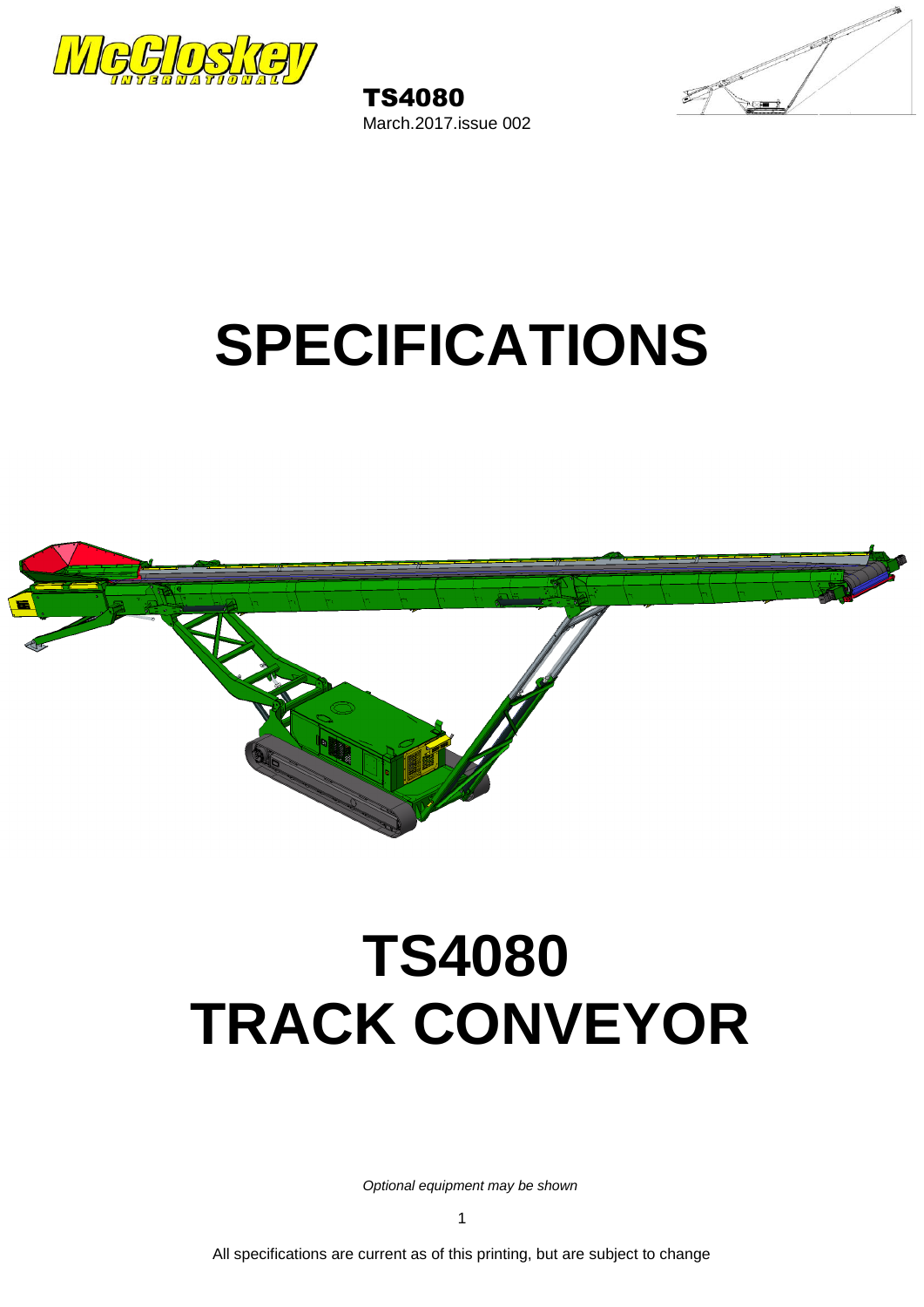

# TS4080

March.2017.issue 002



### **DESCRIPTION**

The newly designed TS4080 is McCloskey internationals newest addition to the materials handling division. Designed to allow operators to stockpile/transfer material directly from mobile crushing and screening plants it offers the perfect solution to all your material handling needs. It offers the flexibility and mobility needed to ensure that the stockpiling process is as fast and efficient as possible, it eliminates the use of a loader and also the double handling of materials.

The unit can also be containerized for transport, with minimal setup time, substantially reducing transport costs.

The TS4080 Track Conveyor comes with the following features as standard:

- Dual hydraulic main drive system.
- Hydraulic folding heading section for transport minimizing setup time.
- Hydraulically adjustable discharge height up to 11 meters
- Hydraulically adjustable feed in height to compliment crushing and screening plants.
- 4 Meter tracks for superior maneuverability and stability.
- CAT 2.2 37KW giving a rating of up to 600 TPH.
- Fuel efficient Hydraulics system.
- User Friendly Hydraulic Controls
- Feed boot hardox liners
- Heavy Duty Impact Bed

## DIMENSIONS AND CAPACITIES

| Length – working (Max)         | 23.5m (77'-3")     |
|--------------------------------|--------------------|
| Height – working (Max)         | $11.4m (37'-6")$   |
| Length - transport             | 11.7m (38'-8")     |
| Width - transport              | $2.34m (7'-8")$    |
| Height - transport             | $2.6m (8'-6")$     |
| Over Hang - Transport          | $5.1m(16'-7")$     |
| <b>Maximum Production Rate</b> | 600 MTPH (660 TPH) |
| Max Product Size               | 300MM (12") minus  |
|                                |                    |

#### **MATERIALS**

Materials include but are not limited to;

- Sand and Gravel
- Aggregates
- Compost
- Topsoil
- C and D waste
- **Mulch**
- Coal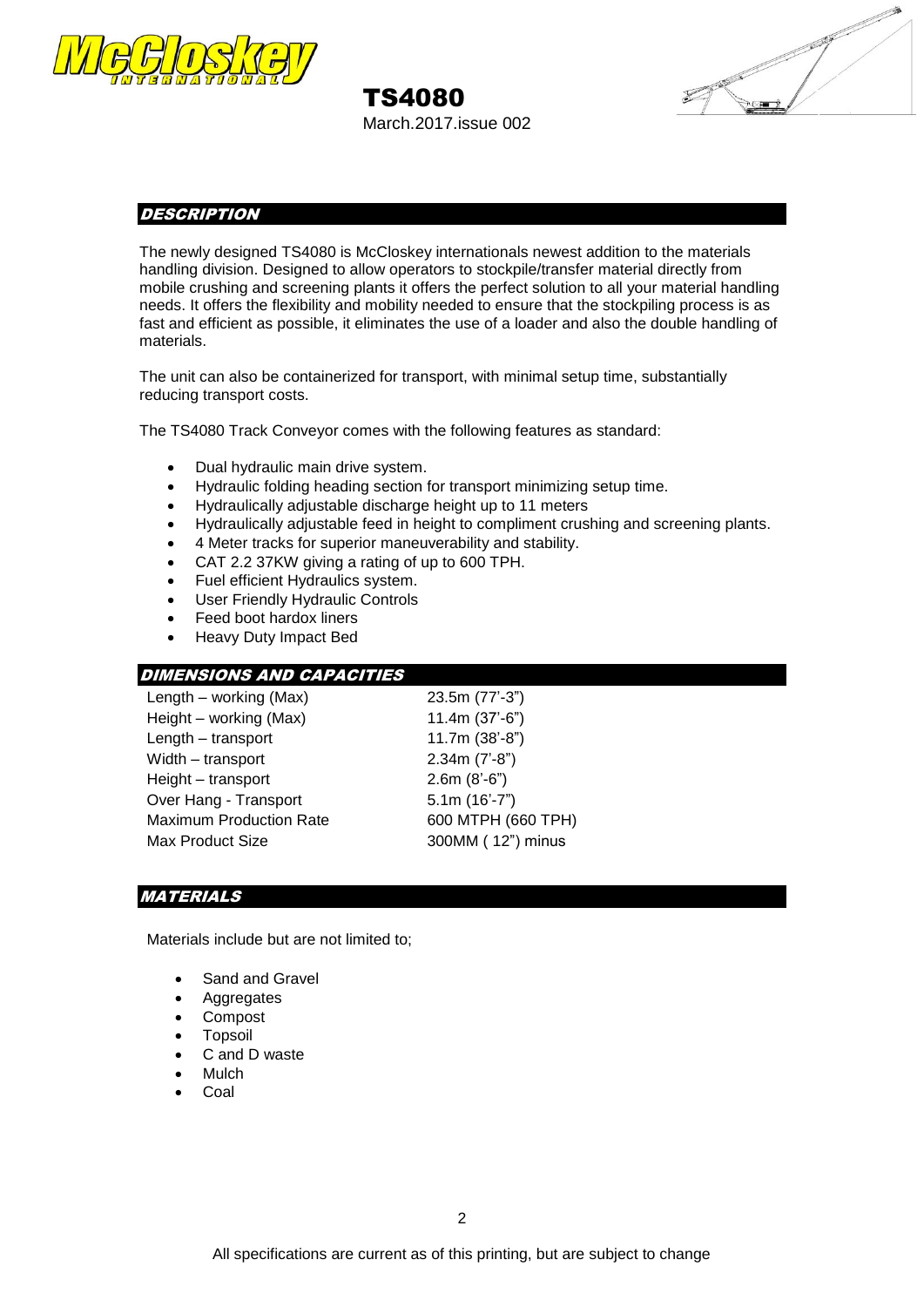

## TS4080

March.2017.issue 002



## **CONVEYOR**

Belt width 1000mm (40") Belt spec 3 Ply ( 400/3 5+1.5) Scraper Craper Craper as standard Pulley Adjuster Standard Threaded Bar Conveyor Idlers **45 Degree angle** Return Idlers **Self-Cleaning Rubber Disc** Conveyor motor Twin DANFOSS OMV500 Drive Drum 350mm Ø with diamond Lagging Tail Drum 270mm Ø spoked drum

#### **Capacities**

Hydraulic tank 285 L (75 US gal)<br>Diesel Tank 200 L (53 US gal) Feeder Boot Capacity 1.1M<sup>3</sup> (1.4 Yd<sup>3</sup>)

200 L (53 US gal)

### OPTIONS INCLUDING BUT NOT LIMITED TO;

- Dual Power Drive.
- Feed boot Rubber Liners.
- Hydraulic Tail Fold
- Upgrade to 1000 TPH rated machine.
- Head Scraper upgrade.
- Anti-Roll backs
- Rear Hydraulic Folding Jack legs
- Extended Feed boot with crash Box.
- Radio remote control Conveyor and setup functions.
- Heavy duty 4 ply belt

## SAFETY FEATURES

- External belt alignment points.
- External grease points.
- Engine safety shutdown systems.
- Full safety guarding for nip points.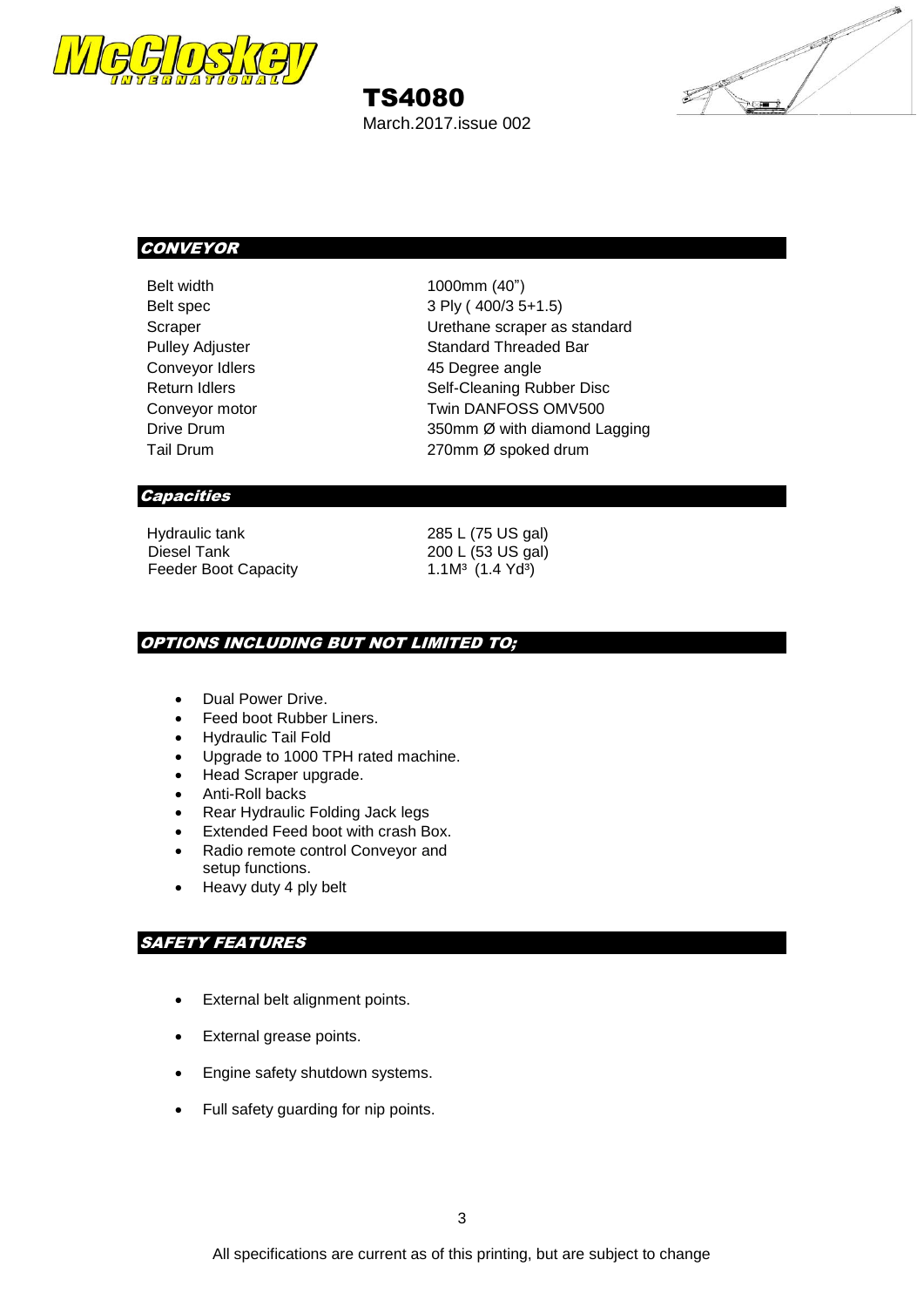





TS4080

March.2017.issue 002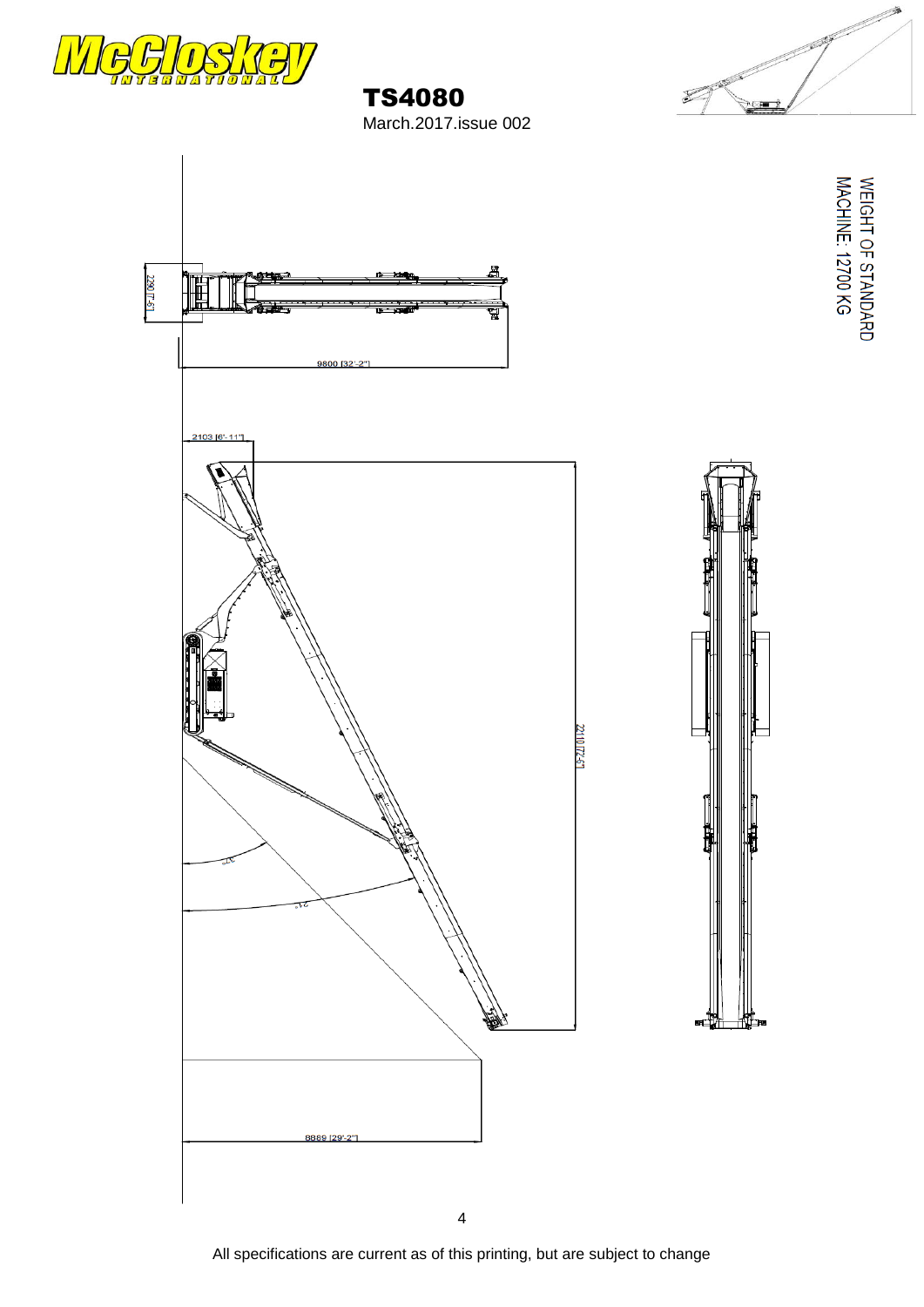

TS4080 March.2017.issue 002